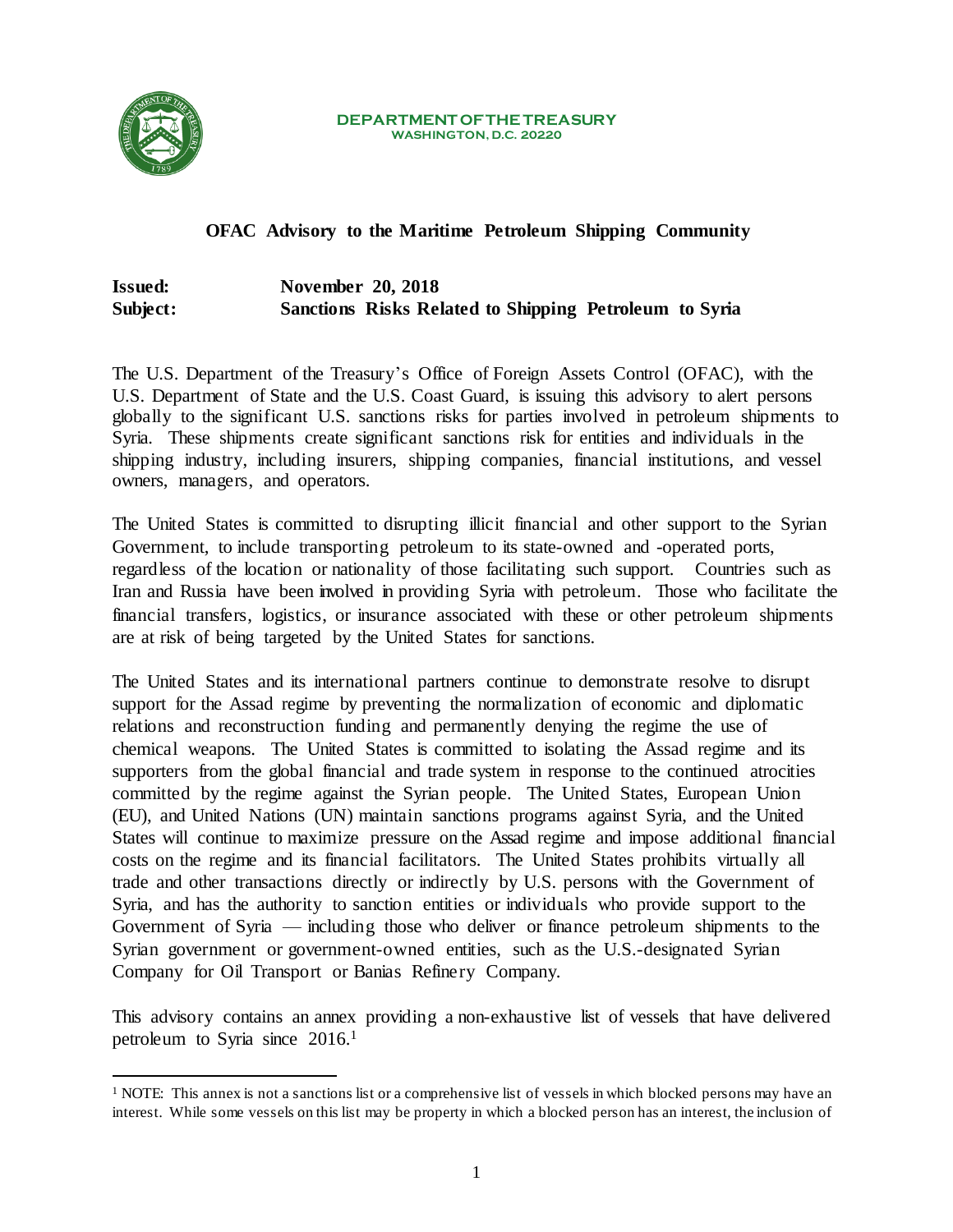### **Sanctions Risks and OFAC Authorities**

Insurers, shipping companies, financial institutions, and others involved in petroleum-related shipping transactions with the Government of Syria may be subject to designation under one or more sanctions authorities. Similarly, individuals and entities knowingly engaged in certain transactions relating to petroleum and petroleum products from Iran or material support to the Central Bank of Iran or to certain other sanctioned Iran-related persons on OFAC's list of Specially Designated Nationals and Blocked Persons (SDN List) risk exposure to designation or other sanctions under one or more Iran sanctions authorities. A high-level overview of these sanctions authorities follows. However, more information on the Syria and Iran sanctions programs can be found on Treasury's website. Please note this section is current as of the date of this advisory. The most up-to-date information can be found on Treasury's website and the hyperlinks listed in the footnotes below.

### *Syria*

The U.S. government will aggressively target for designation any person who provides support to the regime, for example by facilitating exports to or imports from the Government of Syria, including government-owned entities, unless such exportation or importation is otherwise exempt or authorized. 2

The United States also prohibits, among other things, any U.S. person from engaging in any transactions with or dealings with the Government of Syria, or entities sanctioned under the Syria Sanctions Program (*see, e.g.,* Executive Order 13582, "Blocking Property of the Government of Syria and Prohibiting Certain Transactions With Respect to Syria" and 31 C.F.R. Part 542).

### *Iran*

 $\overline{a}$ 

The United States is committed to targeting those who provide support to the Iranian regime and its malign activities, and those subject to U.S. jurisdiction who engage in prohibited transactions involving the Government of Iran may be subject to penalties under the Iranian Transactions and Sanctions Regulations, 31 C.F.R. Part 560 (ITSR). Furthermore, any property or interests in property of the Government of Iran that is subject to U.S. jurisdiction

a vessel in this annex does not constitute a determination by OFAC that the vessel has been identified as property in which a blocked person has an interest. Persons subject to sanctions can be found on OFAC's List of Specially Designated Nationals and Blocked Persons (SDN List) and other sanctions lists, which can be searche[d here.](https://www.treasury.gov/resource-center/sanctions/SDN-List/Pages/default.aspx) For more information, please see OFAC's **Iran** and **Syria** Sanctions webpages.

<sup>&</sup>lt;sup>2</sup> The term Government of Syria includes: (a) The state and the Government of the Syrian Arab Republic, as well as any political subdivision, agency, or instrumentality thereof, including the Central Bank of Syria; (b) Any entity owned or controlled, directly or indirectly, by the foregoing, including any corporation, partnership, association, or other entity in which the Government of Syria owns a 50 percent or greater interest or a controlling interest, and any entity which is otherwise controlled by that government; (c) Any person that is, or has been, acting or purporting to act, directly or indirectly, for or on behalf of any of the foregoing; and (d) Any other person determined by OFAC to be included within (a) through (c).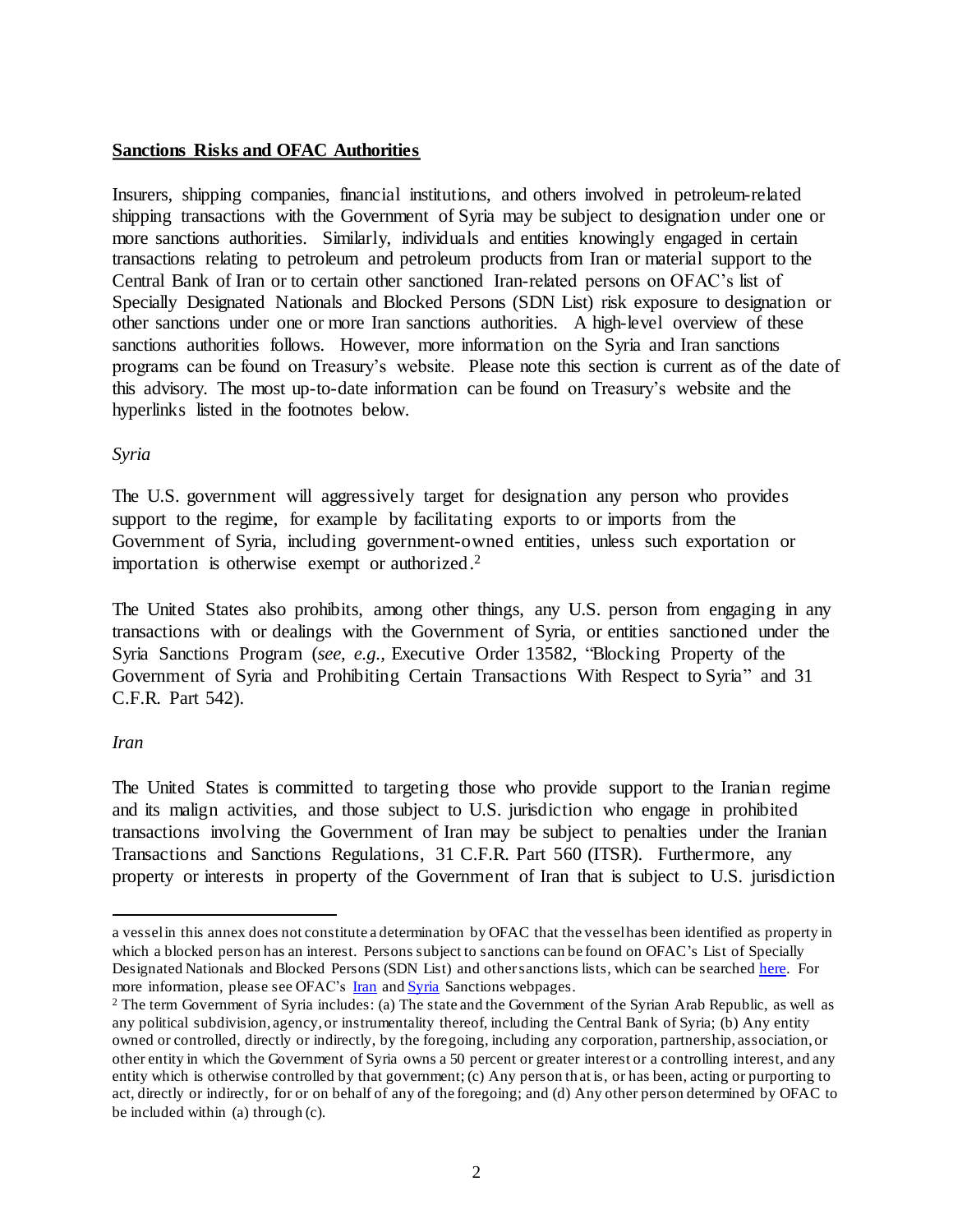must be blocked (*see* Executive Order 13599, "Blocking Property of the Government of Iran and Iranian Financial Institutions" and the ITSR). In addition, pursuant to multiple statutory and executive authorities, non-U.S. persons—including foreign financial institutions—may be subject to sanctions for knowingly conducting significant transactions for, or providing material support to, certain Iran-related sanctioned persons on OFAC's SDN List. Non-U.S. persons that knowingly own, operate, control, or insure a vessel that transports crude oil from Iran to Syria or other countries that have not received a significant reduction exception could be subject to secondary sanctions under the Iran Sanctions Act.

OFAC sanctions on Iran broadly prohibit U.S. persons and U.S.-owned or -controlled foreign entities from engaging in virtually all transactions or dealings with or involving Iran, the Government of Iran, or Iranian financial institutions, unless the transactions are exempt from regulation or expressly authorized by the U.S. Government. Absent an exemption or OFAC authorization, foreign persons, including foreign financial institutions, are prohibited from processing transactions to or through the United States in violation of these prohibitions, including transactions through U.S. correspondent accounts for or on behalf of Iranian financial institutions, other persons located in Iran, or where the benefit is otherwise received in Iran.

#### **Deceptive Shipping Practices Used to Ship Petroleum to Syria**

As the global community increases its pressure on the Syrian regime, persons in the petroleum shipping industry continue to deploy deceptive practices by obfuscating the destination and recipient of oil shipments in the Mediterranean Sea ultimately destined for Syria.

The following list provides examples of the types of tactics used to obfuscate the destination of petroleum bound for Syria.

**Falsifying Cargo and Vessel Documents:** Complete and accurate shipping documentation is critical to ensuring all parties to a transaction understand the parties, goods, and vessels involved in a given shipment. Bills of lading, certificates of origin, invoices, packing lists, proof of insurance, and lists of last ports of call are examples of documentation that typically accompanies a shipping transaction. Shipping companies have been known to falsify vessel and cargo documents to obscure the destination of petroleum shipments.

**Ship to Ship (STS) Transfers:** STS transfers are a method of transferring cargo from one ship to another while at sea rather than while located in port. STS transfers can conceal the origin or destination of cargo.

**Disabling Automatic Identification System (AIS):** AIS is a collision avoidance system, which transmits, at a minimum, a vessel's identification and select navigational and positional data via very high frequency (VHF) radio waves. While AIS was not specifically designed for vessel tracking, it is often used for this purpose via terrestrial and satellite receivers feeding this information to commercial ship tracking services. Ships meeting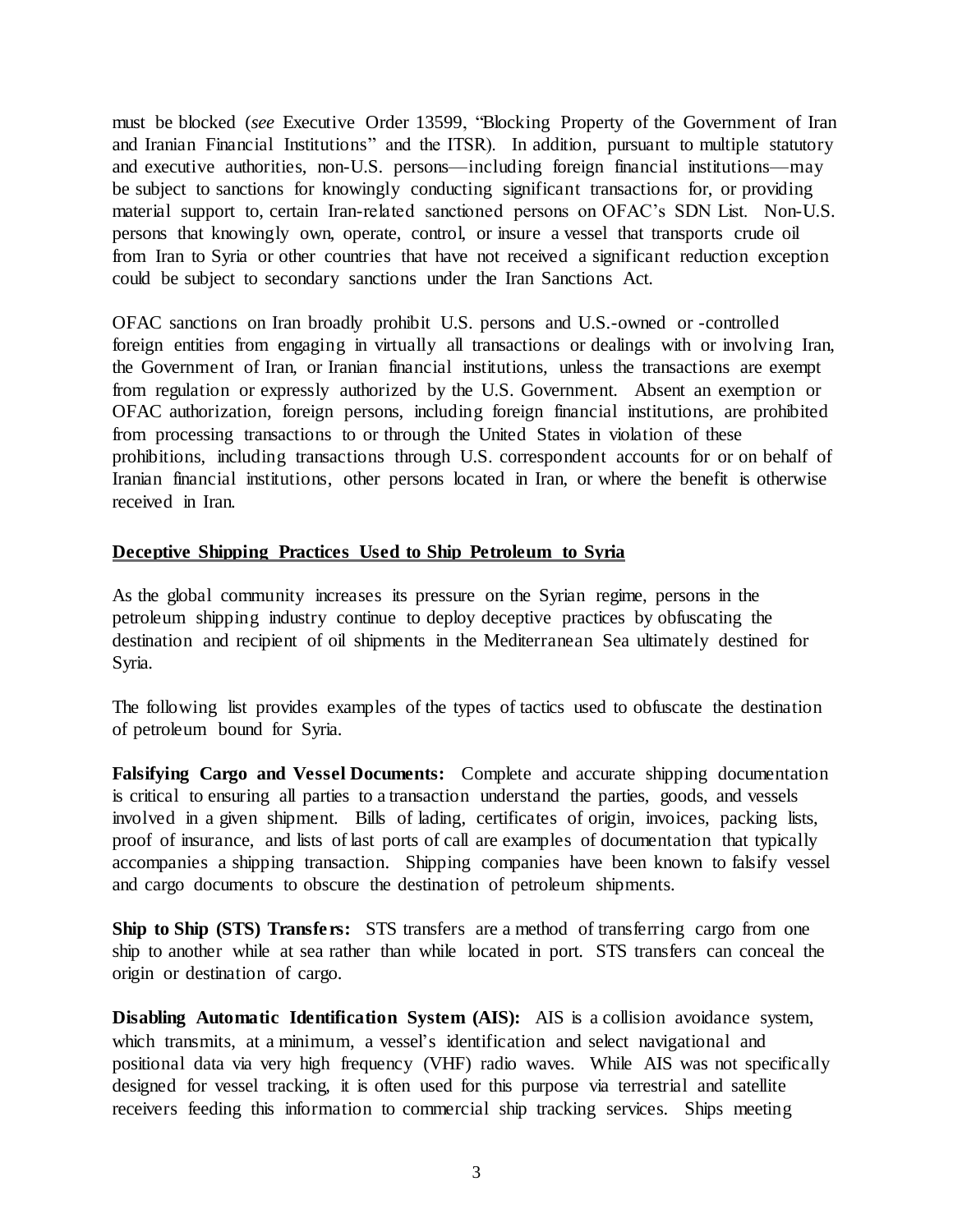certain tonnage thresholds and engaged in international voyages are required to carry and operate AIS; however, vessels carrying petroleum to Syria have been known to intentionally disable their AIS transponders to mask their movements. This tactic can conceal the destination of cargo destined for Syria.

#### **Risk Mitigation Measures**

The risk of engaging in prohibited activity or processing prohibited transactions can be potentially mitigated by implementing the following types of measures:

**Strengthen Anti-Money Laundering/Countering the Financing of Terrorism (AML/CFT) Compliance:** Financial institutions and companies alike should ensure compliance consistent with Financial Action Task Force AML/CFT standards and conduct enhanced due diligence to defend against abuse by the Assad regime and enablers such as the Iran regime.

**Monitor for AIS Manipulation:** Ship registries, insurers, charterers, vessel owners, or port operators should consider investigating vessels that appear to have turned off their AIS while operating in the Mediterranean and Red Seas. Any other signs of manipulating AIS transponders should be considered red flags for potential illicit activity and should be investigated fully prior to continuing to provide services to, processing transactions involving, or engaging in other activities with such vessels.

**Review All Applicable Shipping Documentation:** Individuals and entities processing transactions pertaining to shipments potentially involving petroleum shipments to Syria and/or involving Iranian oil should ensure that they request and review complete and accurate shipping documentation. Such shipping documentation should reflect the details of the underlying voyage and reflect the relevant vessel(s), flagging, cargo, origin, and destination. Any indication that shipping documentation has been manipulated should be considered a red flag for potential illicit activity and should be investigated fully prior to continuing with the transaction. In addition, documents related to STS transfers should demonstrate that the underlying goods were delivered to the port listed on the shipping documentation.

**Clear Communication with International Partners:** Parties to a shipping transaction may be subject to different sanctions regimes depending on the parties and jurisdictions involved, so clear communication is a critical step for international transactions. Discussing applicable sanctions frameworks with parties to a transaction can ensure more effective compliance.

**Leverage Available Resources:** There are several organizations that provide commercial shipping data, such as ship location, ship registry information, and ship flagging information. This data should be incorporated into due diligence practices, along with available information from OFAC as outlined below in the "Syria Sanctions Resources"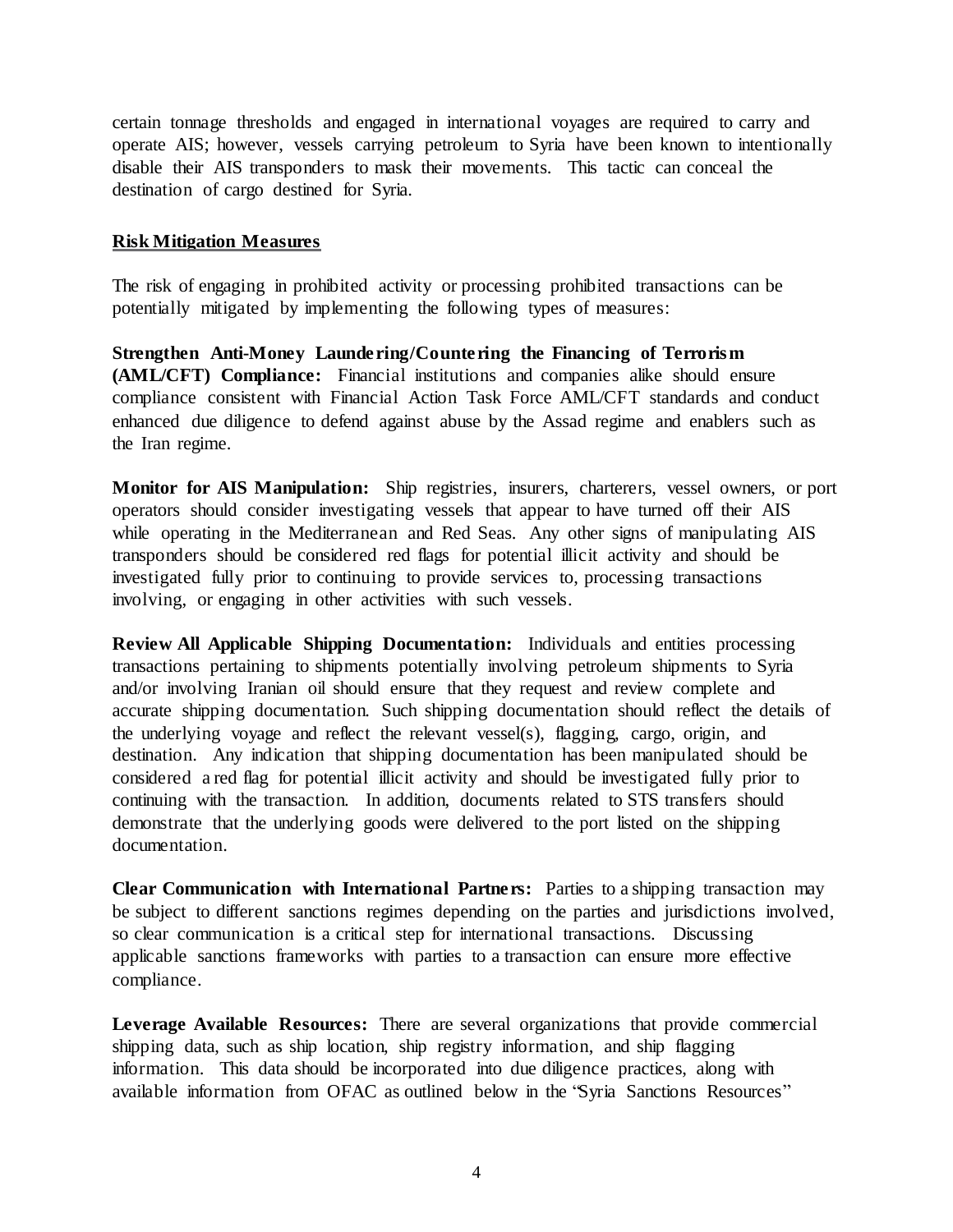section of this advisory.

### **Penalties for Violations of U.S. Sanctions**

Individuals and entities engaged in shipping-related transactions or transfers destined for the Government of Syria or its subsidiaries/instrumentalities, or certain transactions involving Iranian petroleum or certain Iran-related sanctioned persons on the SDN List, should be aware that engaging in sanctionable conduct may result in designation or other sanction under U.S. sanctions authorities and that prohibited conduct could result in civil enforcement actions or criminal penalties for persons or transactions subject to U.S. jurisdiction.

Persons subject to U.S. jurisdiction that violate U.S. sanctions with respect to Syria can be subject to civil monetary penalties equal to the greater of twice the value of the underlying transaction, or \$295,141, per each violation.<sup>3</sup> OFAC investigates apparent violations of its regulations and maintains enforcement authority as outlined in its Economic Sanctions Enforcement Guidelines. See Treasury's [Guidance on OFAC Enforcement Policy](https://www.treasury.gov/resource-center/sanctions/OFAC-Enforcement/Pages/enforcement.aspx) for additional information regarding OFAC's enforcement authorities, Economic Sanctions Enforcement Guidelines, and recent civil penalties and enforcement actions.

### **Sanctions Resources**

 $\overline{\phantom{a}}$ 

For additional guidance regarding the U.S. sanctions programs on Syria and Iran, please consult OFAC's Syria Sanctions [FAQs](https://www.treasury.gov/resource-center/faqs/Sanctions/Pages/faq_other.aspx#syria_whole) and Iran Sanctions [FAQs](https://www.treasury.gov/resource-center/faqs/Sanctions/Pages/faq_iran.aspx) pages. For questions or concerns related to OFAC sanctions regulations and requirements, including to disclose a potential violation of U.S. sanctions regulations, please contact OFAC's Compliance Hotline at 1-800-540-6322 or via [OFAC\\_Feedback@treasury.gov.](mailto:OFAC_Feedback@treasury.gov.) To submit a request for a specific OFAC license, see OFAC Licensing.

IHS Maritime is the manager of the International Maritime Organization (IMO) ship numbering scheme. For verification of IMO numbers for individual ships, you can research existing **IMO** numbers or contact IHS Maritime directly via email at ship.imp@ihs.com.

<sup>3</sup> Pursuant to Section 4 of the Federal Civil Penalties Inflation Adjustment Act (1990 Pub. L. 101-410, 104 Stat. 890; 28 U.S.C. 2461 note), as amended by the Debt Collection Improvement Act of 1996 (Pub. L. 104-134, 110 Stat. 1321-373) and the Federal Civil Penalties Inflation Adjustment Act Improvements Act of 2015 (Pub. L. 114- 74, 129 Stat. 599, 28 U.S.C. 2461 note) (collectively, the FCPIA Act), requires each federal agency with statutory authority to assess civil monetary penalties (CMPs) to adjust CMPs annually for inflation according to a formula described in section 5 of the FCPIA Act.